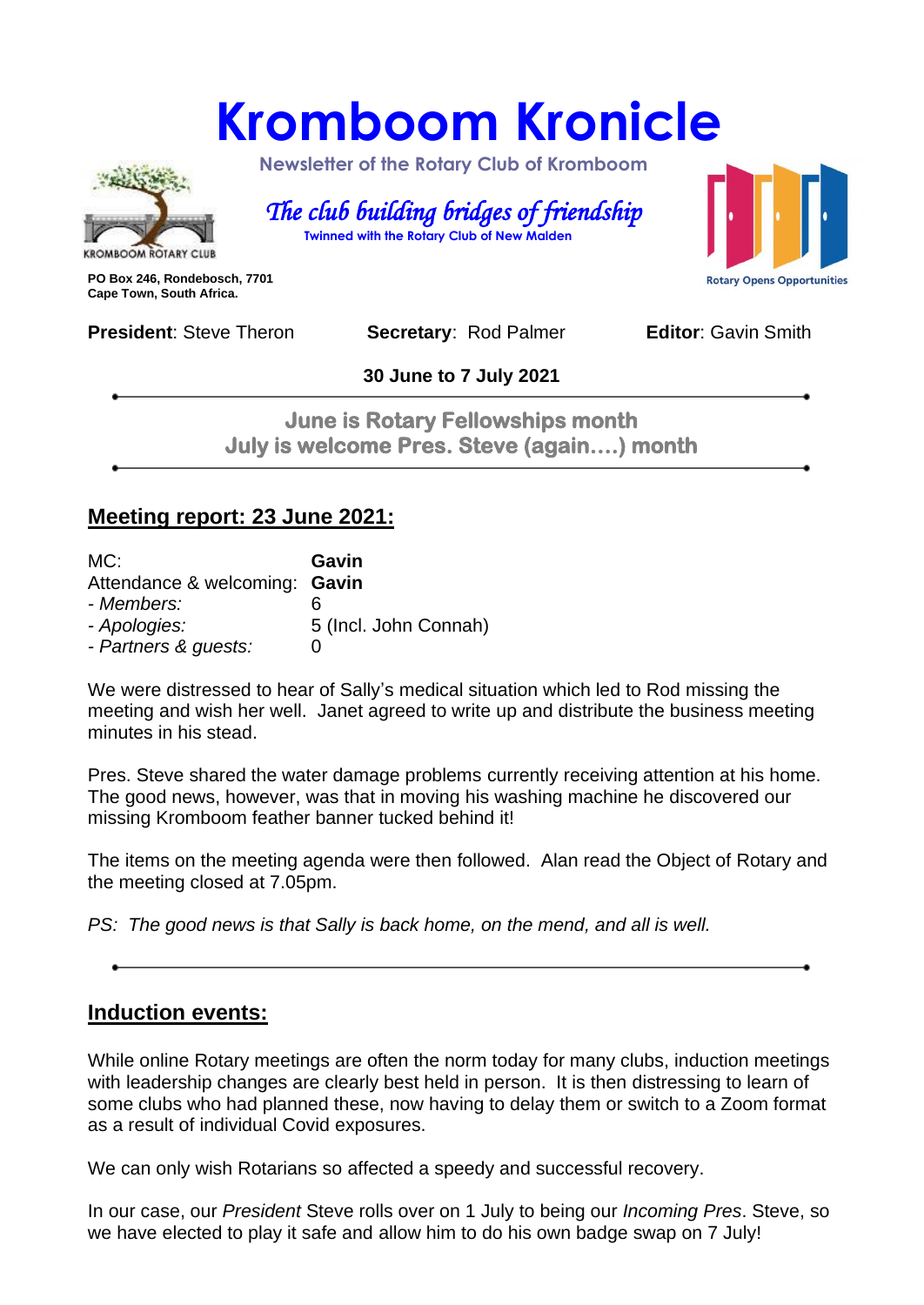## **Eagle Spurs Football Club Teams:**

The presentation of footballs to Ivan & Shireen, who run this amazing sporting programme from their home garage, was recorded in a previous Kronicle. Below are some photographs of the lads in their team regalia:





Our UK-based members, Joolz and Graham, are actively involved in managing to have boots and other items of apparel donated and shipped across to Cape Town for their use.

As a club we are considering part-sponsoring the transport costs to the various football locations for their weekly games.

#### **The Oude Molen Food Garden and Nursery:**

As has been featured in past editions, our club has become involved with Kelley Mansfield and admired the passion she and her workers/volunteers have for this facility near Pinelands. Kelly works as a dental administrator in the morning and dedicates her afternoons to this site.

We are part-sponsoring two workers on a month-to-month basis and also joined Kelly on the seed swapping morning she held – the latter being something rather unique for those of us who attended.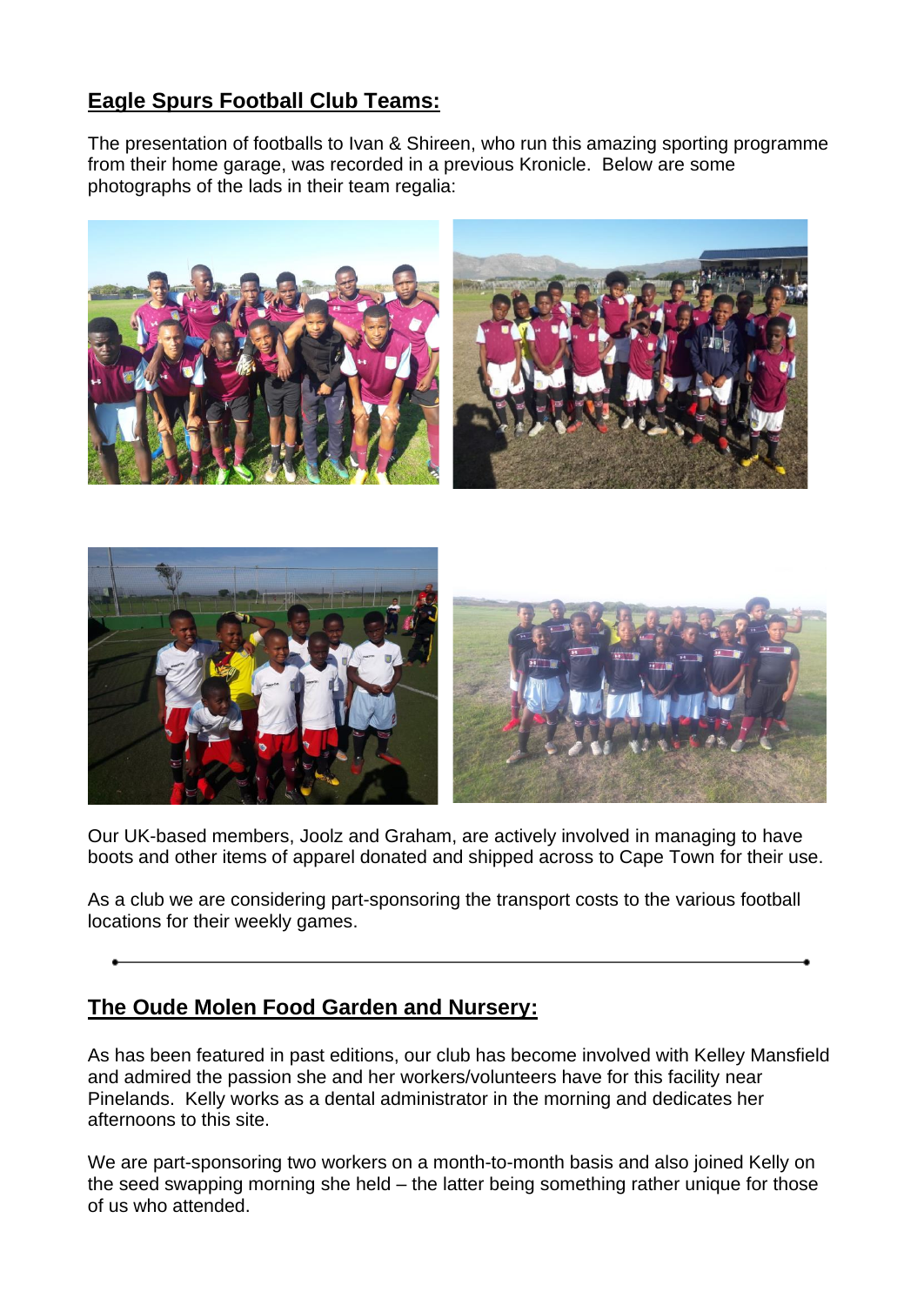Our club is also planning to donate a portable overhead projector to Kelly for use in her educational work.

Recently, this kind letter arrived from her:



23rd June 2021

Dear Kromboom Rotarians

I've been meaning to write this letter of thanks for the past few weeks, but I never seem to find the time!

From my side - representing the Oude Molen Food Garden I would like to thank each and everyone of you for your support.

By helping to cover half of Williams & Andrews monthly salary it gave me breathing space to actually get some things done in our garden :)

I kept to my word..

1 - We created steps to the toilet instead of the muddy bank.

2 - I removed the old swimming pool, sold it for R1000 and then used that money plus extra we had and bought poles & shade cloth to create the 'nursery'. I am now busy building up stock, seedlings, plants and succulents and it seems the word is spreading as folks are starting to trickle in over weekends. It's slow but it's still winter!

Please see the pics below of all the hard work that has gone into each project.. As you know I rely on volunteers for most of the labour and only William & Andrew get paid.

Lots of other projects in the pipeline..

We started shaping our "duck pond" at the bottom of the garden.

So we are now looking for a pond liner??

The old nursery will be converted into a mini hothouse, so looking for clear plastic sheeting.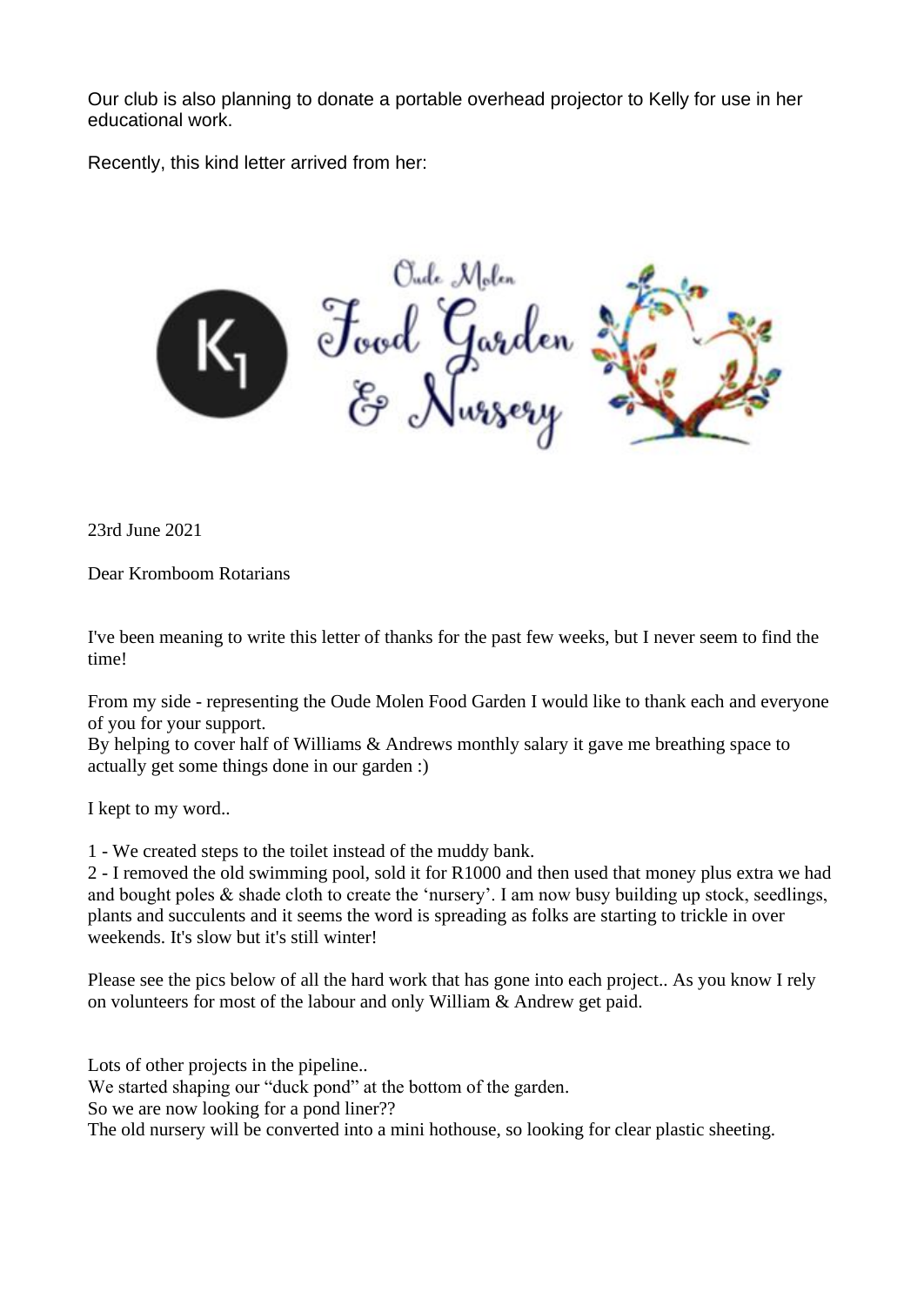

Cleaned up the bank, laid out the bricks, added cement, fixed up a railing. Now we created a Little garden to the left of the fence of spinach and beans.. They are thriving :)



First the ground to be levelled, then poles to be sunk, Then uprights.. Thank goodness we had Gary & Lizzy who managed to keep the guys on track!

I wanted something different instead of the same old boring square and Gary was the brains behind the shape… with old pieces of a jungle gym and wood we created a most unusual nursery that really compliments the garden space for its unique shape ,

| <b>Duty Roster</b>          |                   |          |            |                 |
|-----------------------------|-------------------|----------|------------|-----------------|
|                             | 30 June           | 7 July   | 14 July    | 21 July         |
| Administrator/ meeting host | Gavin/Pres, Steve | Gavin    |            | Gavin           |
| Four Way Test               |                   | everyone |            | everyone        |
| Attendance & Welcoming      |                   | Joolz    |            | Jean-Claude     |
| Speaker Introduction        | <b>Board</b>      | Alan     | No meeting | <b>Business</b> |
| Speaker Thanks & Report     | meeting           | Janet    |            | meeting         |
| Object of Rotary            |                   | David    |            | Gloria          |
| <b>Meeting Scribe</b>       | Rod               | Gavin    |            | Gavin/Rod       |